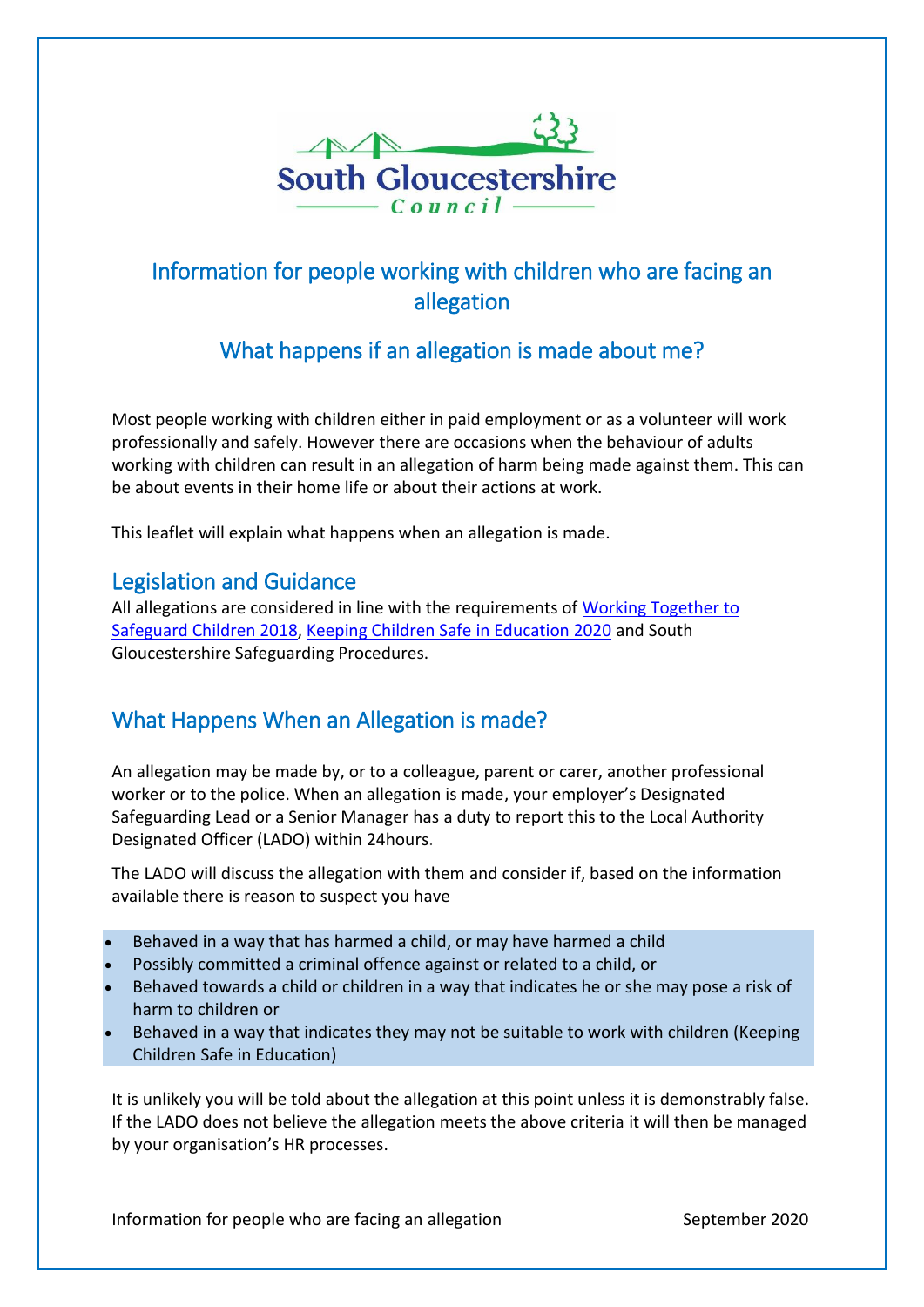The LADO may request that further information is obtained before it can be decided if the criteria are met.

If the LADO considers the criteria are met they will arrange an

## Allegations Management Discussion or Meeting

This discussion or meeting will involve your employer, their HR, the police if a criminal offence may have been committed and other agencies as appropriate.

You are not invited to this meeting, neither is the person making the allegation.

The discussion or Meeting is chaired by the LADO whose role is to oversee the investigation process and ensure allegations are robustly and fairly investigated. The LADO **does not** investigate the allegation.

The discussion or meeting will share relevant information and agree if an investigation needs to be undertaken by

- Children's Social Care under Child Protection Procedures in relation to safeguarding any children involved and any other children you have contact with
- The Police if there is a possible criminal offence
- Your employer under disciplinary or suitability procedures

There may be more than one investigation process e.g. a police criminal investigation and an HR Disciplinary investigation.

The discussion/meeting will also agree what you can be told and what support can be offered to you.

If all the information required is available for this meeting the focus will be on agreeing the outcome and any further actions required.

## The Investigation

The investigation will proceed as swiftly as possible ensuring it is through and fair. However some investigations can be very complex and can take some weeks or months. Most allegations are resolved in a few weeks. As part of the investigation you will be interviewed as it is important we hear and understand your account .You can be supported in this interview by your Union representative or a representative from your professional organisation.

If there is a criminal investigation you may be arrested and interviewed under caution and you should obtain legal advice.

## The Outcome of the Investigation

At the end of the investigation the findings are shared with the LADO and an outcome is agreed.

The outcome will be either

- **Substantiated:** where there is sufficient identifiable evidence to prove the allegation.
- **Unfounded**: where there is no evidence or proper basis which supports the allegation being made. It might also indicate that the person making the allegation misinterpreted the incident or was mistaken about what they saw. Alternatively, they may not have been aware of all the circumstances.
- **Unsubstantiated**: this is where there is insufficient evidence to prove or disprove the allegation; the term, therefore, does not imply guilt or innocence.

Information for people who are facing an allegation September 2020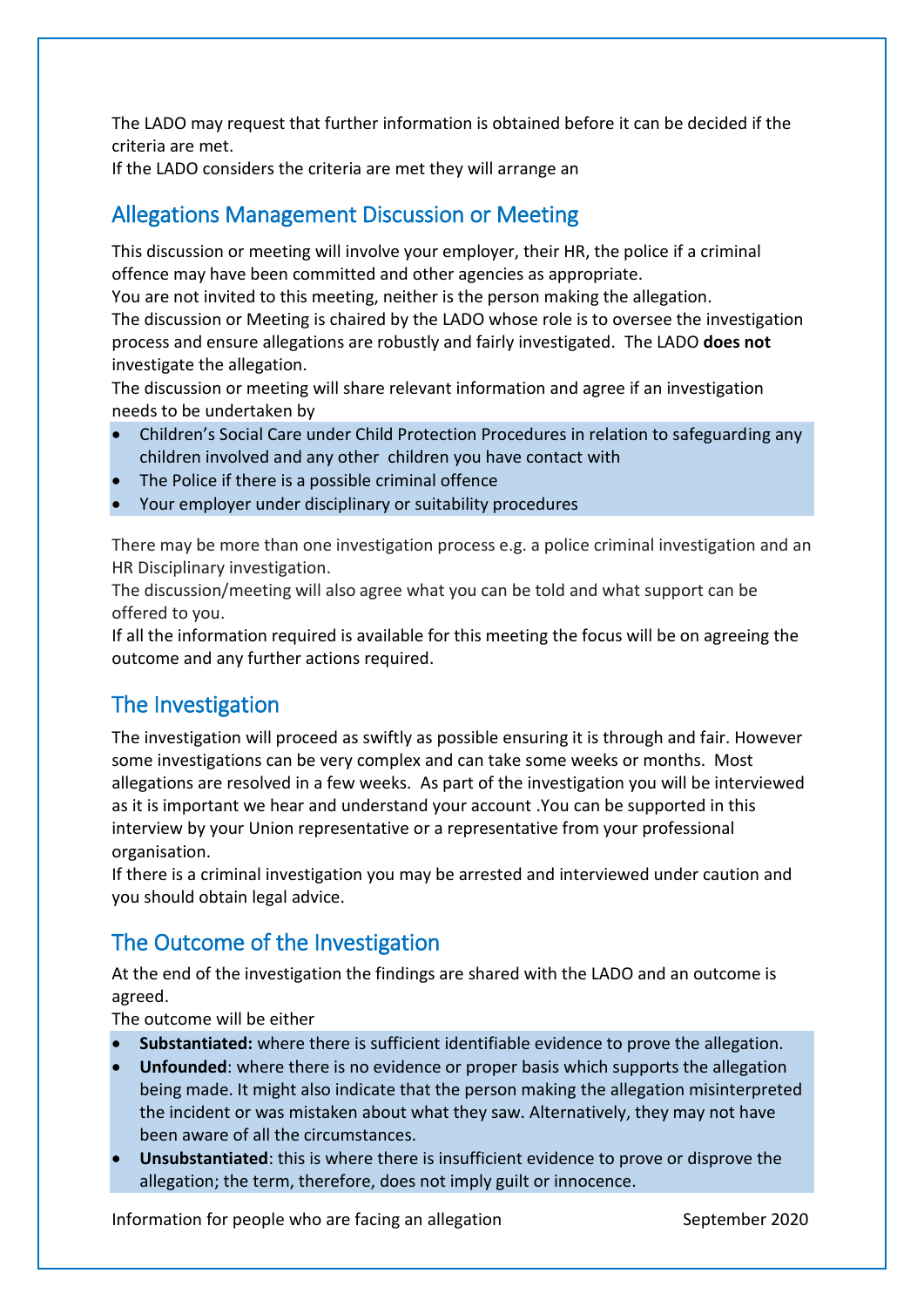**Malicious**: where there is clear evidence to prove there has been a deliberate act to deceive and the allegation is entirely false.

There may be further actions agreed in respect of disciplinary measures or support measure, such as training and supervision in the workplace or changes in processes employed by the organisation.

Your employer will inform you of the outcome and of any further actions that required.

## If an Allegation is Substantiated

If the allegation is substantiated, your employer has a legal duty to refer the matter to the Disclosure and Barring Service (DBS) or other professional regulatory bodies.

The DBS has the power to decide whether you should be barred from, or have conditions imposed in respect of working with, children. This duty remains even if you are no longer employed or working as a volunteer.

## What Can I be told?

Initially you may only be told there has been an allegation. This will be difficult, we appreciate you will want to know the details. However decisions about what information you are told are based upon ensuring the safety and protection of vulnerable children and to ensure any investigation is fair.

Your employer will inform you as soon as possible of the nature of the allegation (unless the police advise against this) and how this will be investigated. You should be

- Treated fairly and honestly and helped to understand the concerns and the investigation process.
- Be kept informed of the progress and outcome of the investigation and any implications for any disciplinary process.
- Be advised to contact your Union or professional association for support

#### Will I be Suspended?

Suspension is a neutral act and not a sanction. This is a decision made by your employer. However If it is believed a child has suffered or may suffer significant harm, or if there is to be a police investigation, or the allegation is so serious there could be grounds for dismissal, then the LADO will advise that suspension is considered.

#### What Records are kept?

The LADO keeps a record of all referrals and investigations on a secure database. These record the allegation, the investigation process and the outcome and agreed actions Records will also be kept by your employer and by any regulatory and professional body.